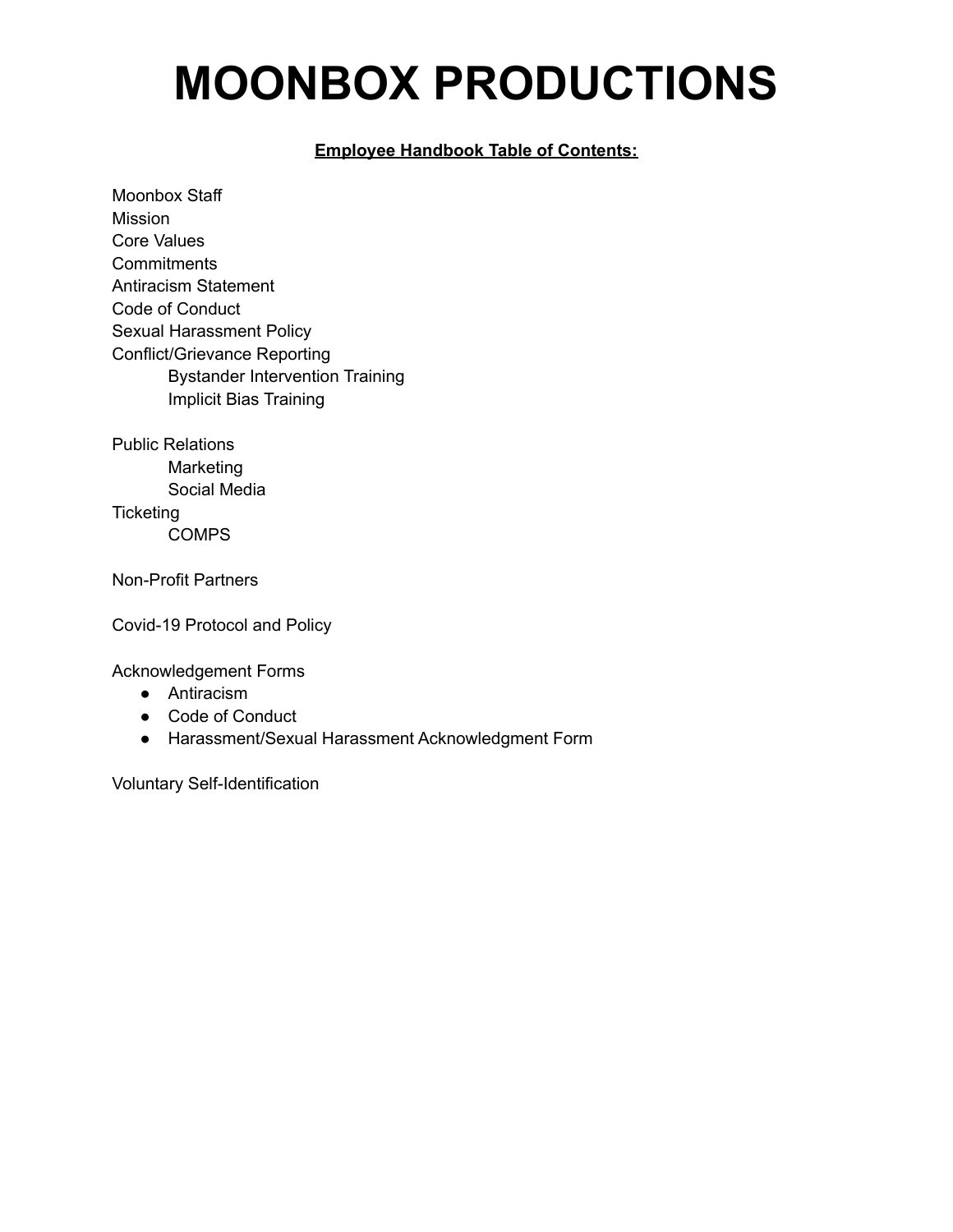### **STAFF**

| <b>Producing Artistic Director</b>                        | <b>Sharman Altshuler</b> | sbaltshuler5@gmail.com     |
|-----------------------------------------------------------|--------------------------|----------------------------|
| <b>Associate Artistic Director</b>                        | Allison Choat            | allison.choat@gmail.com    |
| Director of Equity Diversity &<br>Inclusion               | Davron Monroe            | dmonroe@moonbox.org        |
| Director of Marketing and<br>Communication                | <b>Phil Tayler</b>       | ptayler@moonbox.org        |
| <b>Director of Community Accessibility</b><br>Initiatives | <b>Kara Crumrine</b>     | community@moonbox.org      |
| <b>Production Manager</b>                                 | Jo Williams              | jowilliams.pm@gmail.com    |
| <b>Publicist</b>                                          | Regina Norfolk           | regina.norfolk@comcast.net |

## **Our Mission**

Moonbox Productions produces exceptional theatrical experiences that enlighten, empower, and challenge Greater Boston audiences to re-imagine how art creates community. We create inclusive programming that makes all audiences, staff, and community partners feel welcome and celebrated. #CreateCommunity

# **Core Values**

### **Community**

We believe it is our shared responsibility to make positive change in all of the lives that we touch.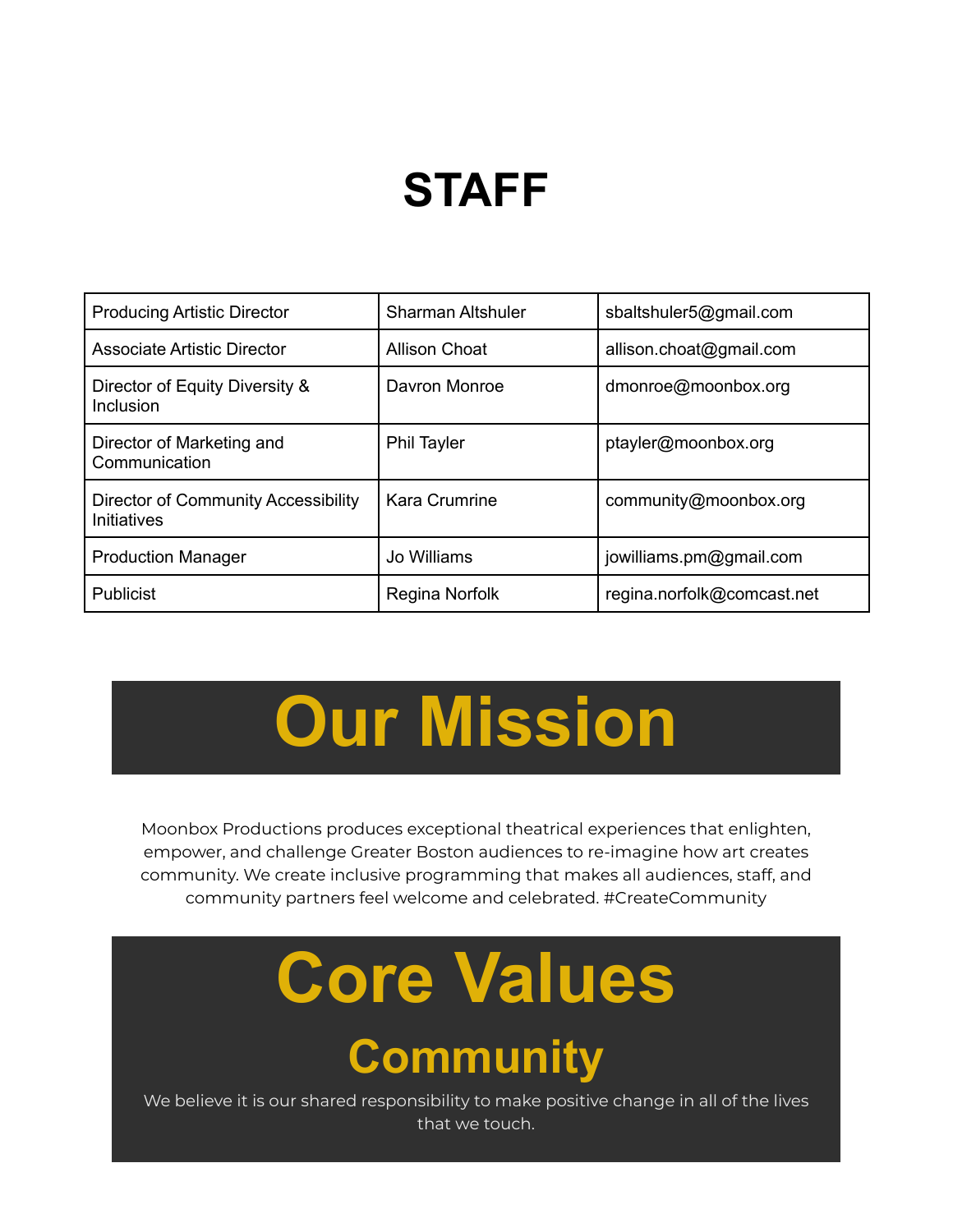### **Diversity**

We believe in creating spaces that reflect the diversity of our shared community, both on and off the stage, where under-represented voices, including BIPOC, LGBTQIA2S+, and people living with disabilities feel valued and important.

### **Accessibility**

We believe that accessibility is a human right. We are devoted to providing performances that can be experienced and enjoyed universally, and to incorporating accessibility planning into our production, design, staffing, and budgeting processes from day one.

### **Moonbox commits to**

- \* Provide a safe, collaborative and respectful workplace
- \* Implement anti-racist theatre practices

\* Promote individuals and organizations that work on behalf of our community through our [Non-Profit Partnerships](http://next.moonboxproductions.org/partners/)

\* Support emerging artists and theatre professionals through our [Mentorship](http://next.moonboxproductions.org/shadowbox/) [Program](http://next.moonboxproductions.org/shadowbox/)

\* Provide ASL interpretation and audio description for all productions, and regularly offer open and closed captioning.

> *We are actively expanding our programming to include tactile integration tours and sensory-friendly performances*

\*Seek new and innovative ways to engage and give back to our community

\* Engage with the broader community of people living with disabilities and other under-represented groups to enrich our networks and make our productions enjoyable for all. We recognize that guidance by and consultation from members and experts of these communities is critical to this process.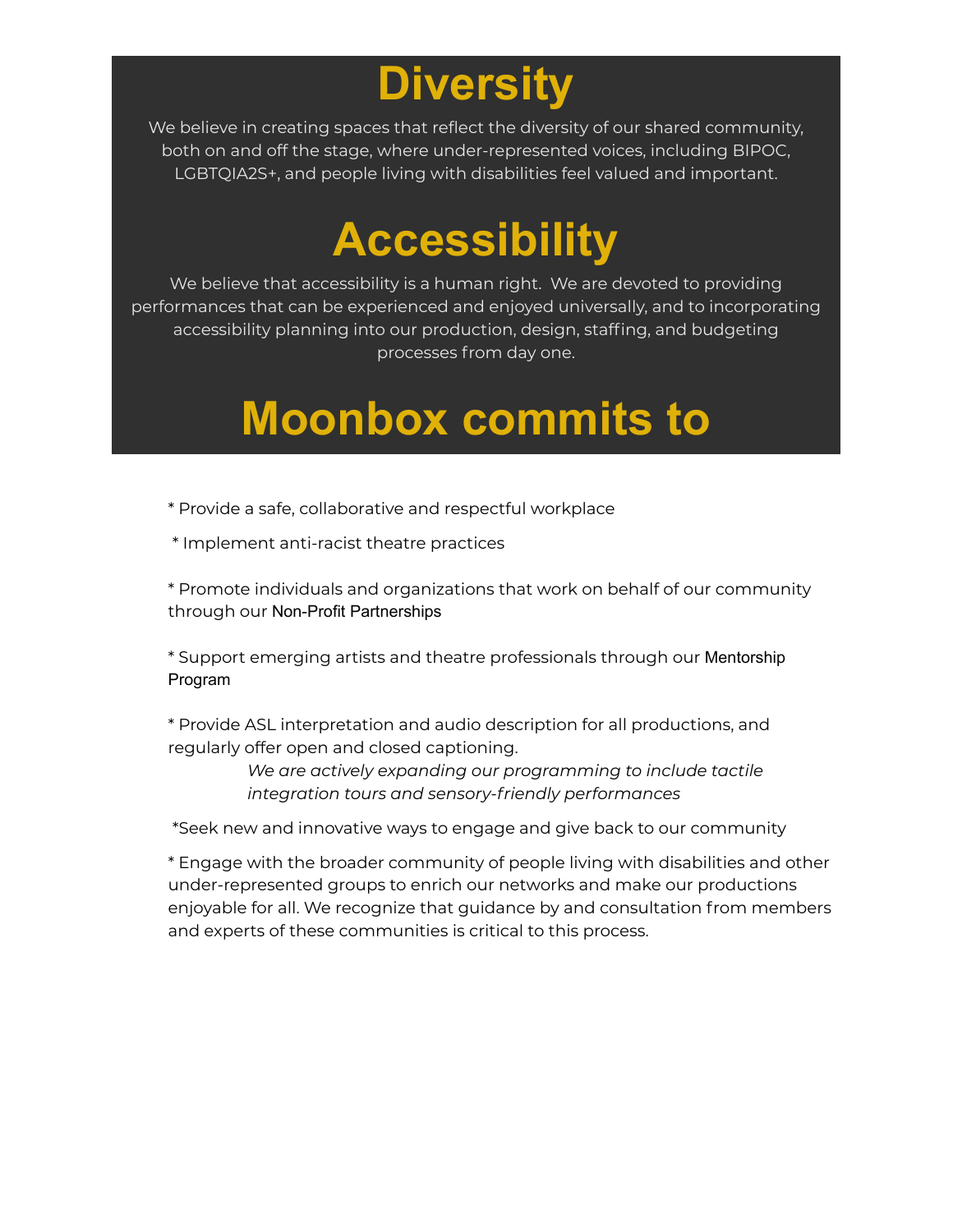### **ANTIRACISM STATEMENT**

At Moonbox, we believe that the stories we tell are important. They sustain and preserve our community, our history, and our values. Telling racially diverse stories allows us not only to reflect – but also to reflect on – the complexities of our past. When we join together in the act of storytelling, we are united in ways that transcend the everyday. Together, we can use the power of storytelling to honor our commonalities, celebrate our differences, and address historical discrimination and injustice. We pledge to take this power seriously, and to use our voices and the stories we tell to dismantle the systemic racism and white supremacy engulfing our culture, our country, and our industry.

We pledge to create an anti-racist culture that resonates not just on our stages, but throughout the communities they support. We stand in solidarity with our BIPOC (Black, Indigenous, and Persons of Color) community. We say with open hearts that Black lives more than matter – they are a crucial part of the fabric of our society and the work we do as artists. We pledge to raise up and interweave diverse voices in all of our endeavors, creating a vibrant tapestry in the art that we produce.

We pledge not just to acknowledge the crucial nature of this work, but to act on it.

At Moonbox, we will:

- Implement anti-racist practices in both our internal policies and our external initiatives;
- Intentionally create an anti-racist culture among our staff, advisory panel, and artists;
- Produce works that truthfully reflect the community around us both as it has been and as we hope it will become; and
- Actively monitor what works and what doesn't, convening at least quarterly to make sure we continue our progress along on an anti-racist path.

We recognize that this will be hard work, and that it is long overdue. We are only beginning to unravel decades of injustice, and we must be steadfast in our commitment to positive change. We will work tenaciously and tirelessly to make sure that everyone – at every level of our organization, and throughout the communities we support – feels that they belong.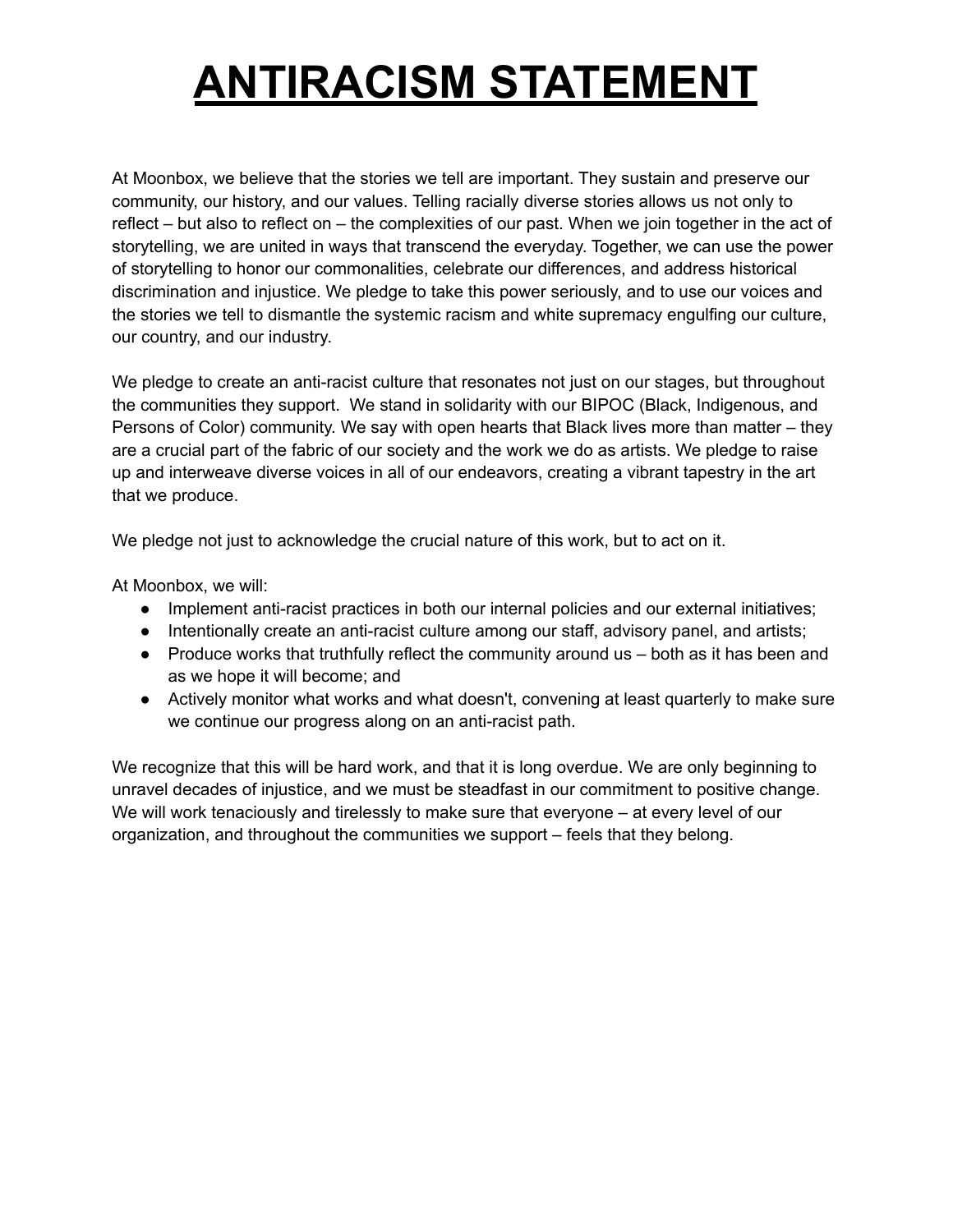### **CODE OF CONDUCT**

We are increasingly aware that disrespectful behavior, sexual harassment, sexual misconduct, and systemic bullying are deeply embedded in our culture – including in the theater world. These behaviors are contrary to who we are and what we aspire to be.

Theater is an art form. The work can and should be challenging, experimental, exploratory, and bold. Artistic freedom of expression is essential. For these things to happen, though, the creative space must be a safe space. And because the spaces in which we work are broad – encompassing administration, auditions, rehearsals, technical work, late nights, parties, public-facing frontline work, and more – we must acknowledge, and not exploit, the blurred boundaries between work and social spaces.

#### **In order to ensure sustainable change, we appreciate that all of us must:**

- Know harassment and misconduct when we see it.
- Know what to do when we experience or observe it.
- Examine our industry practices (meeting formats, communication standards, etc.) where bullying or bias is slipping in, and establish improvement interventions.
- Create a safe and supportive environment for people to share their concerns and experiences.
- Communicate and maintain supportive and effective reporting processes.
- Understand and uphold reporting standards and guidelines for actors, designers, directors, technicians, overhires, full and part-time staff, and guests.

#### **WE ACKNOWLEDGE THAT:**

**THIS IS ABOUT ABUSE OF POWER:** Harassment of any kind is about the ABUSE OF POWER. Making people feel vulnerable, ashamed, or marginalized is bullying.

**SHIFTING THE PARADIGM:** Shifting the paradigm requires us all to accept that some of our own behavior may still be rooted in old assumptions. Every one of us has a critical responsibility to hear and recognize the impact of our own actions. When we receive feedback that we have made someone uncomfortable, we commit to looking inward, becoming even more self-aware, and adjusting any offensive behavior immediately.

**THIS WILL FEEL AWKWARD – FOR A WHILE:** Because we are all learning new behaviors together, we will stumble. We will err. We may even wish we could stop talking about this. But keeping this front and center is the only path forward.

**WE WILL WORK WITH EVERYONE TO MAKE IT BETTER:** In addition to providing the guidelines that follow, we will work with those who may misunderstand our expectations.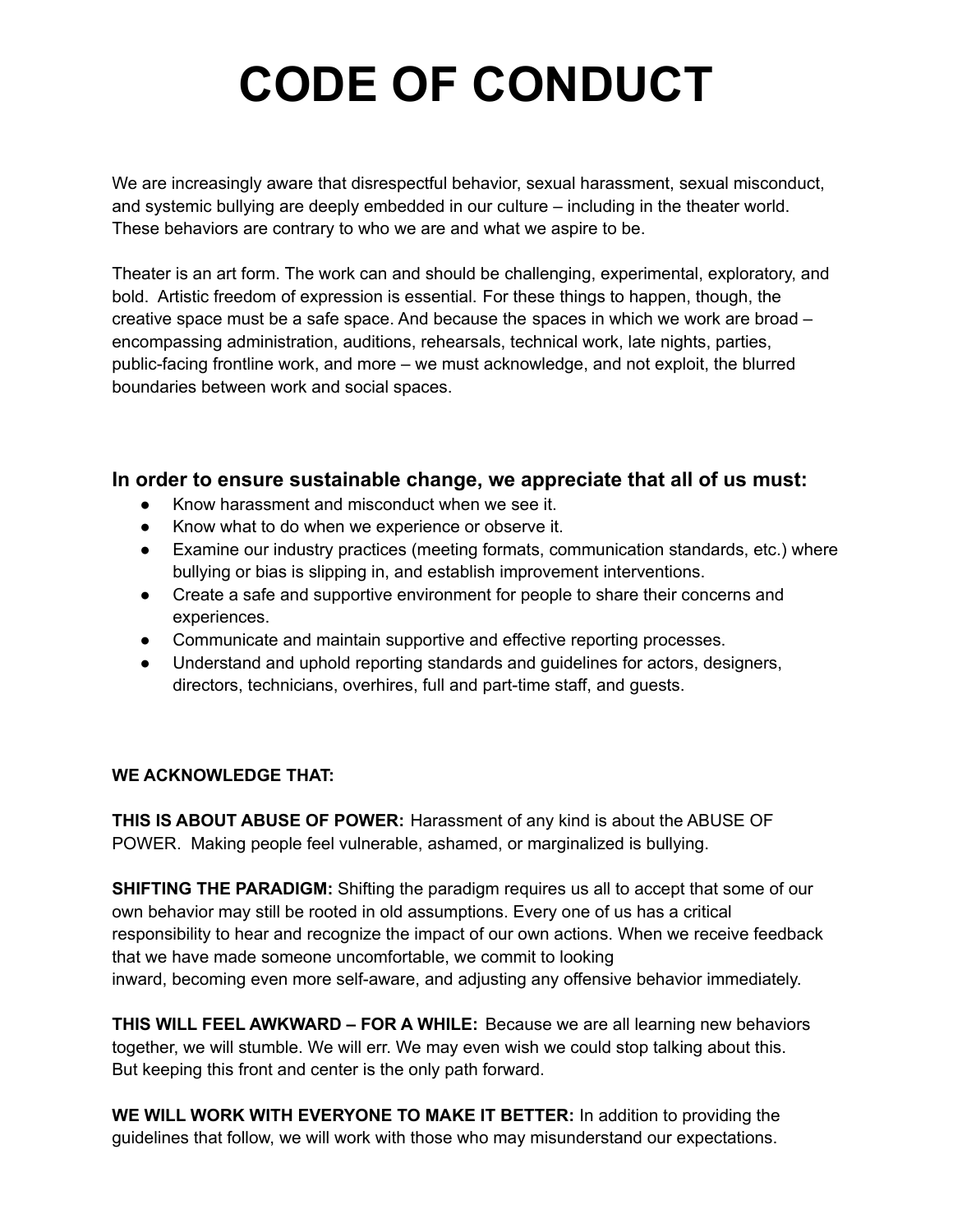Cooperation and an open mind are essential and are expected of all Moonbox staff and collaborators.

#### **WHAT DOES DISRESPECTFUL CONDUCT LOOK LIKE?**

Avoid any behavior that marginalizes or diminishes your colleagues. The list of potentially inappropriate behaviors below is not all-inclusive, but it is meant to provide you with examples.

#### **● INAPPROPRIATE PHYSICAL CONTACT**

○ If in doubt, don't do it. If someone pulls away or asks you to stop it – STOP IT. Hugging and touching can imply a sense of intimacy that is not shared.

#### **● INAPPROPRIATE LANGUAGE**

- Colleagues and co-workers are not girls, boys, gals, babes, sweeties, or honeys. Use people's proper names.
- Colleagues should not be subject to a judgmental gaze or commentary on clothing, bodies, sexiness, racial attributes, weight, prettiness, or personality characteristics.
- Co-workers are here to do a job, and not to brighten your day. As such they do not need to hear "smile more," "lighten up" or "calm down."
- Co-workers are here to work, not to discuss your or their personal lives or to engage in flirtatious behavior.

#### ● **DISMISSIVE AND DISRESPECTFUL BEHAVIORS**

- **○** Interrupting or talking over others in discussions is dismissive and unacceptable .
- **○** Co-workers are fully capable of making decisions related to their jobs. If we disagree with one another's decisions, we are committed to discussing it with each other directly.
- **○** Making assumptions about gender, sexuality, race, or religion of colleagues is disrespectful and unacceptable.
- **○** Giving public credit for work well done is a respectful way to acknowledge contribution.
- **○** Taking unearned credit for work done by someone else diminishes a colleague's stature in front of others, and is unacceptable.
- **○** Shaming or public outbursts are threatening and have absolutely no place at MOONBOX. Both parties will be expected immediately to stop such behaviors and step away to make appropriate reset.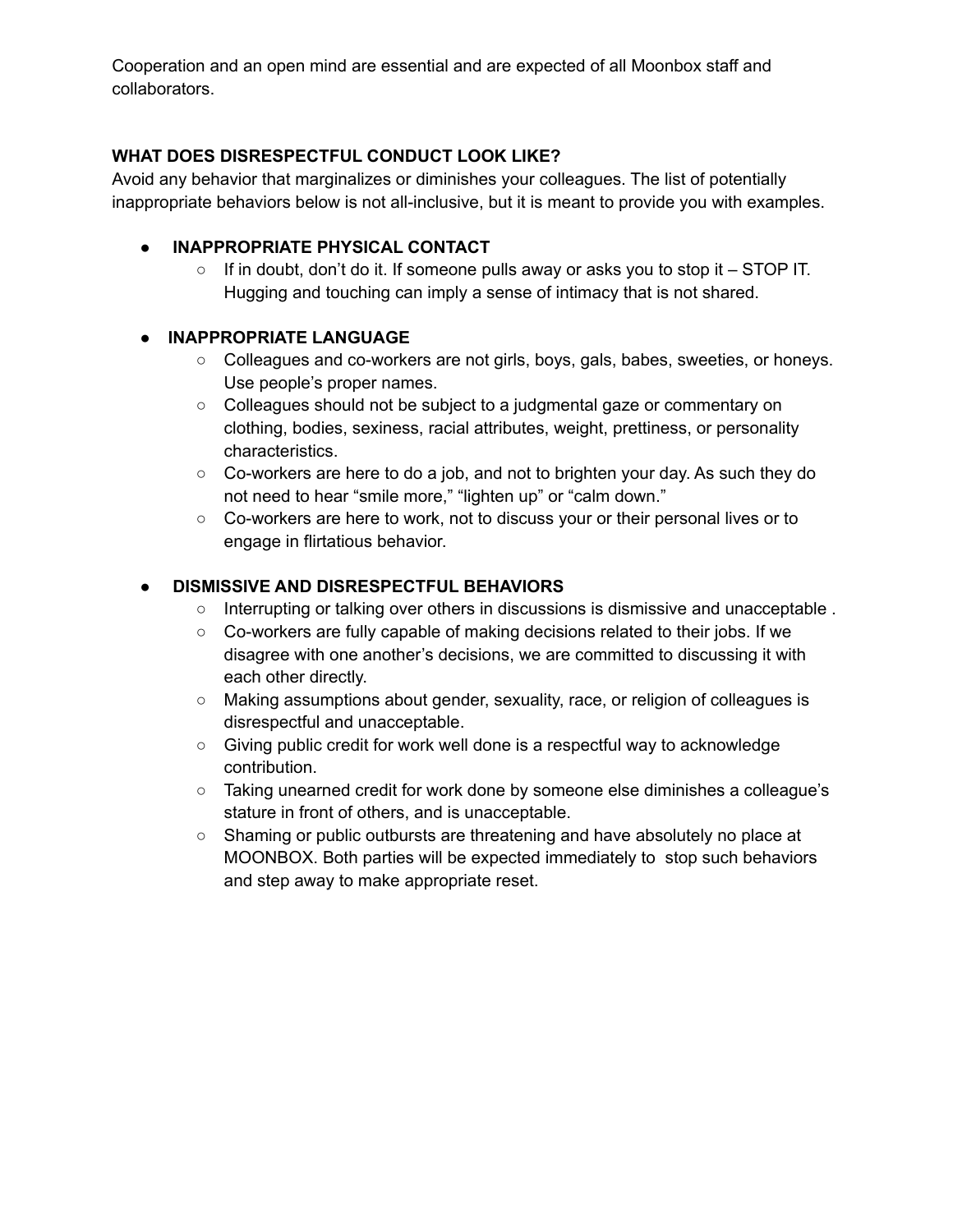#### **MOONBOX PRODUCTIONS, INC. POLICY AGAINST HARASSMENT**

#### **I. POLICY STATEMENT**

It is Company policy to promote a workplace in which all employees are treated with dignity and respect and that is free from all forms of harassment, including sexual harassment. Any form of harassment of employees which occurs in the workplace, or in other settings in which employees may find themselves in connection with their employment, is prohibited by this policy and will not be tolerated by the Company. This policy also prohibits retaliation against any employee who complains of conduct that may violate this policy or against any employee who cooperates or assists with an investigation of any such complaint.

Company property (*e.g.* telephones, copy machines, facsimile machines, computers, and computer applications such as e-mail and Internet access) may not be used to engage in conduct which violates this policy. The Company's policy against harassment covers employees and other individuals who have a relationship with the Company which enables the Company to exercise some control over the individual's conduct in places and activities that relate to the Company's work (*e.g.* directors, officers, contractors, vendors, clients, etc.).

#### **Prohibition of Sexual Harassment**

The Company's policy against sexual harassment prohibits sexual advances or requests for sexual favors or other physical or verbal conduct of a sexual nature, when: (1) submission to such conduct is made an expressed or implicit condition of employment; (2) submission to or rejection of such conduct is used as a basis for employment decisions affecting the individual who submits to or rejects such conduct; or (3) such conduct has the purpose or effect of unreasonably interfering with an employee's work performance or creating an intimidating, hostile, humiliating, or offensive working environment.

While it is not possible to list all of the circumstances which would constitute sexual harassment, the following are some examples: (1) unwelcome sexual advances -- whether they involve physical touching or not; (2) requests for sexual favors in exchange for actual or promised job benefits such as favorable reviews, salary increases, promotions, increased benefits, or continued employment or benefits for program participants; or (3) coerced sexual acts (all of the foregoing three examples hereinbelow referred to as "Sexual Advances").

Depending on the circumstances, the following conduct may also constitute sexual harassment: (1) use of sexual epithets, jokes, written or oral references to sexual conduct, gossip regarding one's sex life; (2) sexually oriented comment on an individual's body, comment about an individual's sexual activity, deficiencies, or prowess; (3) displaying sexually suggestive objects, pictures, cartoons; (4) unwelcome leering, whistling, deliberate brushing against the body in a suggestive manner; (5) sexual gestures or suggestive comments; (6) inquiries into one's sexual experiences; or (7) discussion of

one's sexual activities (all of the foregoing seven examples hereinbelow referred to as"Sexual Conduct").

While such behavior, depending on the circumstances, may not be severe or pervasive enough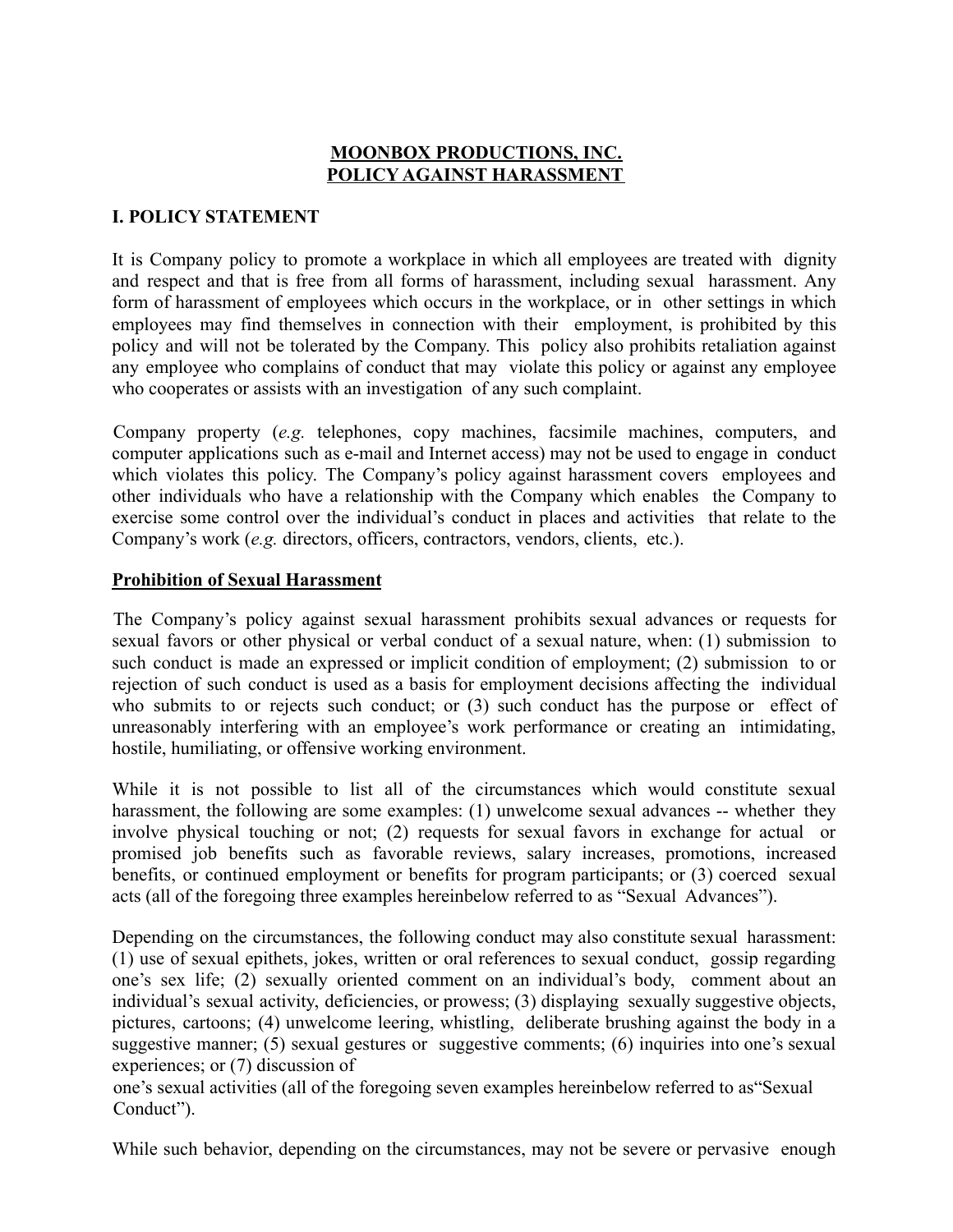to create a sexually hostile work environment, it can nonetheless make co-workers uncomfortable. Accordingly, such behavior is inappropriate and may result in disciplinary action regardless of whether it is unlawful.

It is also unlawful and expressly against Company policy to retaliate against an employee for filing a complaint of sexual harassment or for cooperating with an investigation of a complaint of sexual harassment.

#### **Prohibition of Other Types of Discriminatory Harassment**

It is also against Company policy to engage in verbal or physical conduct that denigrates or shows hostility or aversion toward an individual because of his or her race, color, gender, religion, sexual orientation, age, national origin, disability, or other protected category (or that of the individual's relatives, friends, or associates) that: (1) has the purpose or effect of creating an intimidating, hostile, humiliating, or offensive working environment; (2) has the purpose or effect of unreasonably interfering with an individual's work performance; or (3) otherwise adversely affects an individual's employment opportunities.

Depending on the circumstances, the following conduct may constitute discriminatory harassment: (1) epithets, slurs, negative stereotyping, jokes, or threatening, intimidating, or hostile acts that relate to race, color, gender, religion, sexual orientation, age, national origin, or disability; and (2) written or graphic material that denigrates or shows hostility toward an individual or group because of race, color, gender, religion, sexual orientation, age, national origin, or disability and that is circulated in the workplace, or placed anywhere in the Company's premises such as on an employee's desk or workspace or on Company equipment or bulletin boards. Other conduct may also constitute discriminatory harassment if it falls within the definition of discriminatory harassment set forth above.

It is also against Company policy to retaliate against an employee for filing a complaint of discriminatory harassment or for cooperating in an investigation of a complaint of discriminatory harassment.

#### **Artistic Work**

As a theatrical production company, the Company recognizes that an artistic workplace is not a typical office-environment and that creative work appropriately may include, or even reasonably require, "blue" or "R-rated" material or Sexual Conduct (or other physical contact, touching, or other behaviors or conduct of a sexual nature), as part of the creative work and/or performing process. However, if it is determined that any action (including, but not limited to Sexual Conduct) was done in an effort to harass a particular individual or to express the artist's hatred and/or intolerance of a protected individual or group, then appropriate disciplinary action will be taken. The Company encourages employees to report any questionable conduct to their Supervisor, Director of Equity, Diversity & Inclusion or to the Producing Artistic Director.

#### **Reporting of Harassment**

If you believe that you have experienced or witnessed sexual harassment or other discriminatory harassment by any Company employee, you should report the incident immediately to your supervisor, Director of Equity, Diversity & Inclusion or to the Producing Artistic Director. Possible harassment by others with whom the Company has a business relationship, including clients and vendors, should also be reported as soon as possible so that appropriate action can be taken. Although reports may be made orally, employees are strongly encouraged to make any reports of sexual harassment or other discriminatory harassment in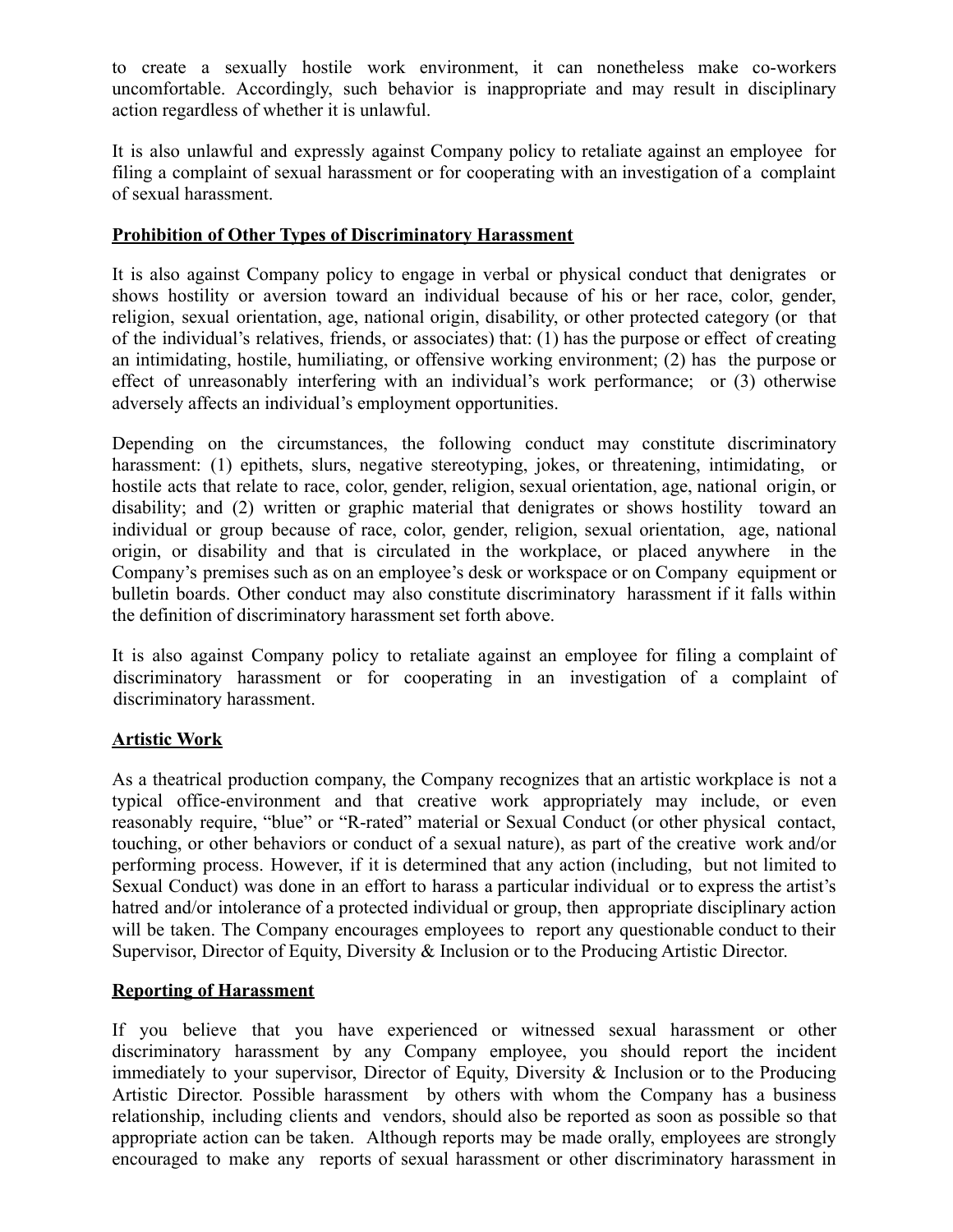writing. Doing so can assist in the investigation process.

The Company will promptly and thoroughly investigate all reports of harassment as discreetly and confidentially as practicable. The investigation would generally include a private interview with the person making a report of harassment. It would also generally be necessary to discuss allegations of harassment with the accused individual or with other employees or program participants. The Company's goal is to conduct a thorough investigation, to determine whether harassment occurred, and to determine what action to take against an offending individual. To the extent feasible, only individuals who the Company determines have a need to know will be informed of the allegations and they will be requested to treat the matter confidentially.

If the Company determines that a violation of this policy has occurred, it will take appropriate disciplinary action against the offending party, which can include counseling, warnings, transfers, suspensions, termination and legal action. Employees who report violations of this policy and employees who cooperate with investigations into alleged violations of this policy will not be subject to retaliation. Upon completion of the investigation, the Company will inform the employee who made the complaint of the results of the investigation.

#### **Other Information**

The Company strongly encourages employees to bring any concerns about possible sexual or other discriminatory harassment to the Company's attention. Employees may also direct inquiries or reports concerning discriminatory harassment to the agencies responsible for governmental enforcement of employment discrimination laws. Massachusetts employees may contact those agencies at the following addresses and telephone numbers:

> Massachusetts Commission Against Discrimmination One Ashburton Pl #601 Boston, MA 02108 (617)994-6000

> > Equal Employment Opportunity John F. Kennedy Federal Building 25 Sudbury St Boston, MA 02222 (617)565-3200

Compliance with this policy is a condition of each employee's employment. Employees are encouraged to raise any questions or concerns about this policy or about possible discriminatory harassment with the Director of Equity, Diversity & Inclusion or the Producing Artistic Director.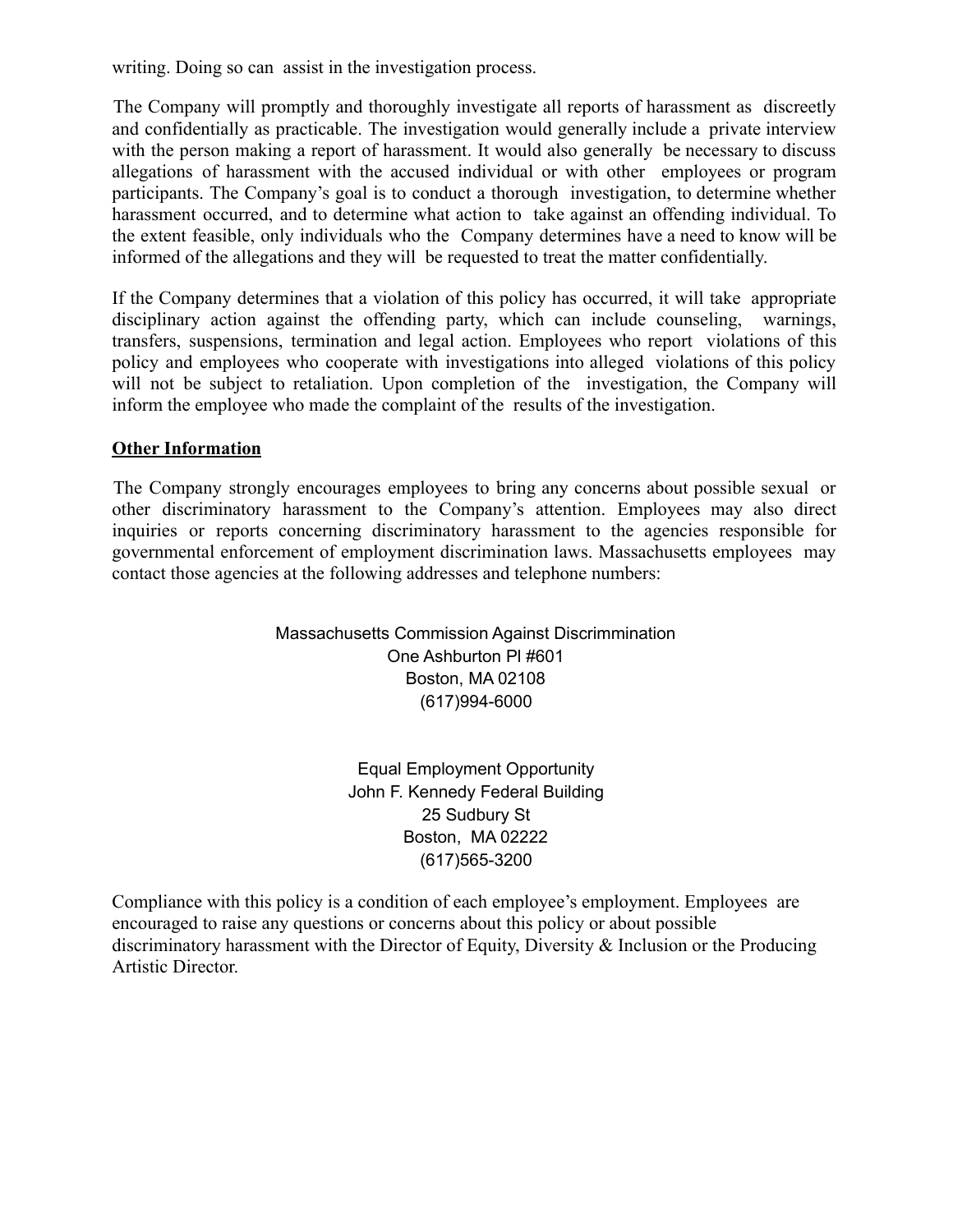### **Conflict/Grievance Reporting**

#### **Concern Resolution Path**

Creating a safe and comfortable environment for all members of our team is important. We take concerns seriously and seek to address issues in a sensitive and timely manner. The following individuals are available to help you resolve any concerns or issues that arise. We encourage concerns of level 2 and above to be made in writing when possible.

#### **Level One**

If you feel comfortable and safe doing so, we encourage you first to directly address your concerns with the individual(s) involved. This helps to foster an honest and open community and is often the fastest path toward resolution.

#### **Level Two**

If you are not comfortable directly addressing the individual(s) involved, or if no resolution can be agreed upon, your next points of contact can be any of the following:

NAME:Davron Monroe TITLE: Director of Equity, Diversity & Inclusion EMAIL: dmonroe@moonbox.org EMAIL: PHONE: 904-631-2843

| <b>TITLE: Equity Deputy</b> |
|-----------------------------|
| EMAIL:                      |
| PHONE:                      |

NAME: Kara Crumrine TITLE: Director of Community/Accessibility EMAIL: community@moonbox.org PHONE: 603-748-1693

#### **Level Three**

If an issue has not been resolved through Levels One and Two, or if you are an individual named in Level Two who needs assistance, your next points of contact can be any of the following. Contacts at this level may consult with each other and review any legal or other implications of any decision.

NAME:Arthur Gomez NAME: Sharman Altshuler TITLE: Advisory Panel Member TITLE: Producing Artistic Director EMAIL: a.gomez2988@gmail.com EMAIL: sbaltshuler5@gmail.com Phone: PHONE: 617-877-4129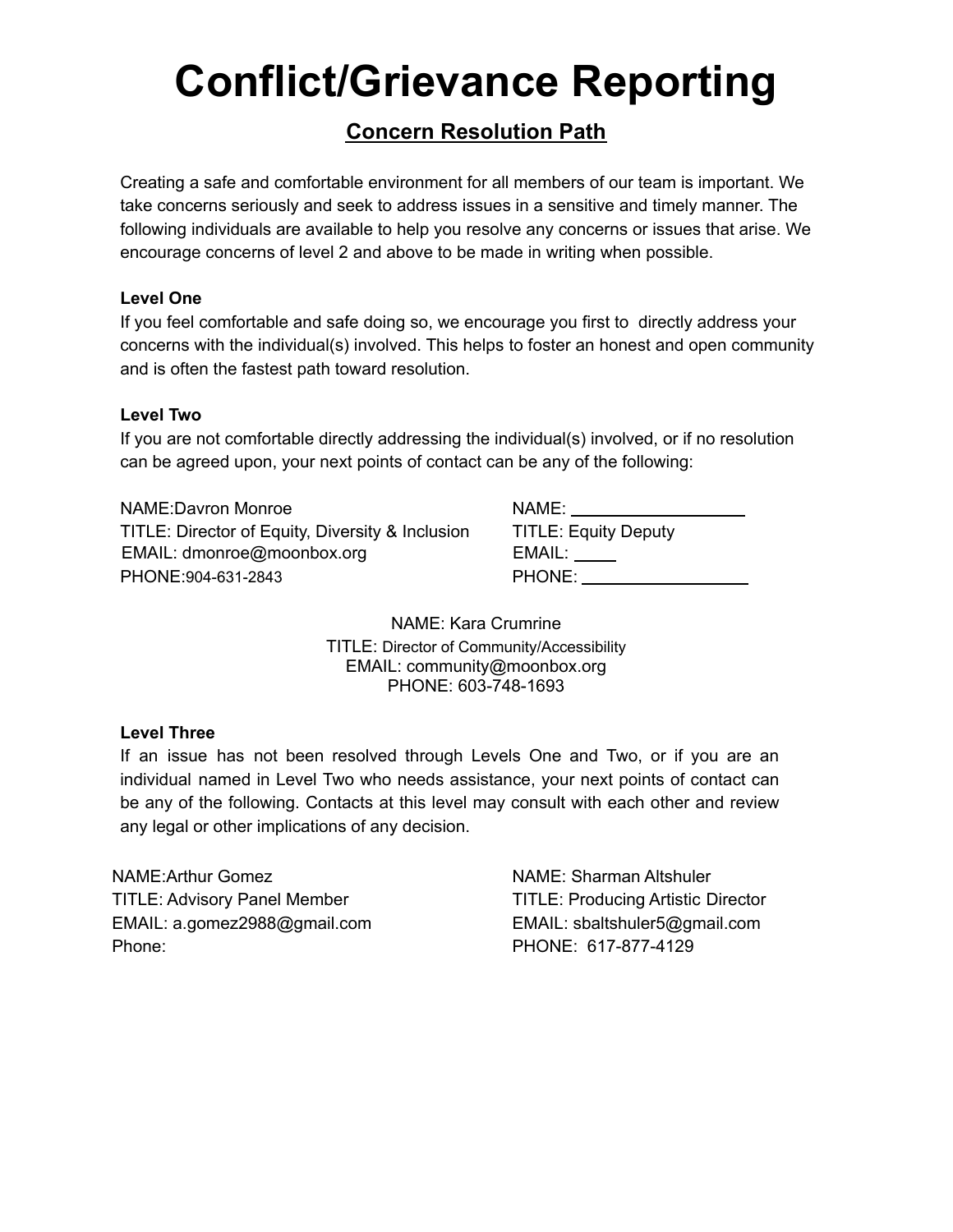### **Public Relations**

**Please direct all press inquiries to Moonbox Publicists Regina Norfolk – 508-494-6630, reginanorfolk@comcast.net**

### **Social Media**

Connect with us: Like: Facebook @moonboxproductions See: Instagram @moonboxproductions Share: Twitter @moonboxboston

### **Ticketing**

### COMPS

We will provide all Moonbox staff and employees with a minimum of 2 comps per production. When circumstances allow, additional complementary and/or discounted tickets will be made available.